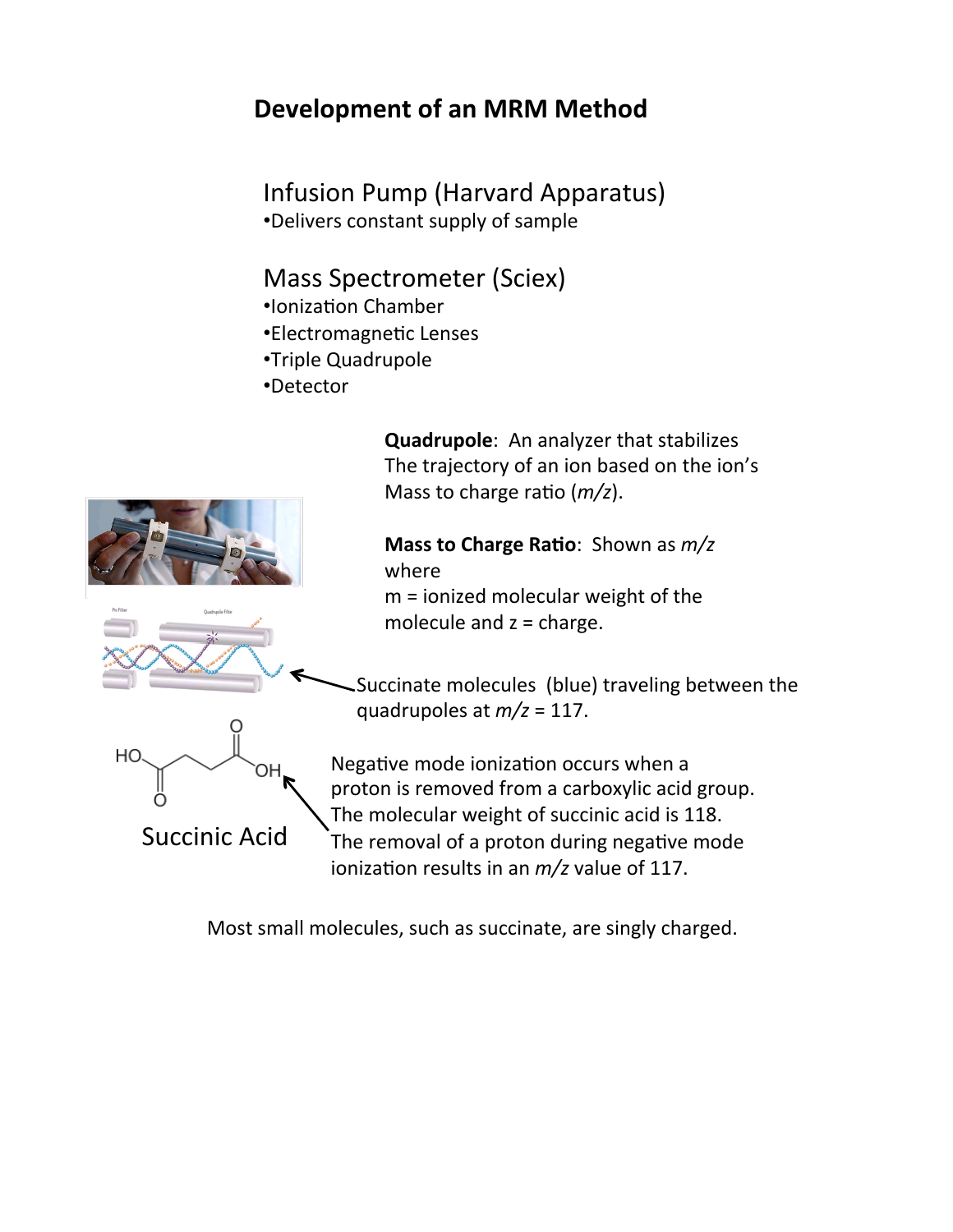### **MRM Method Development Undergoes a Specific Process**

1. Q1 Scan (survey scan) to verify the molecular weight of the compound



2. Fragmentation of Succinate

In a triple quadrupole mass spectrometer, ions are fragmented by accelerating them into a gas (in this case, nitrogen.) The precursor ion will break up into fragment ions of a lesser molecular weight. This process is called **fragmentation**.



The succinate ions (shown in blue) will be filtered away from other ions in Q1, accelerate into the collision gas and undergo fragmentation in Q2. All of the fragment ions will escape the collision cell  $(Q2)$  and enter  $Q3$ . In  $Q3$ , the fragment ions will be scanned for mass determination.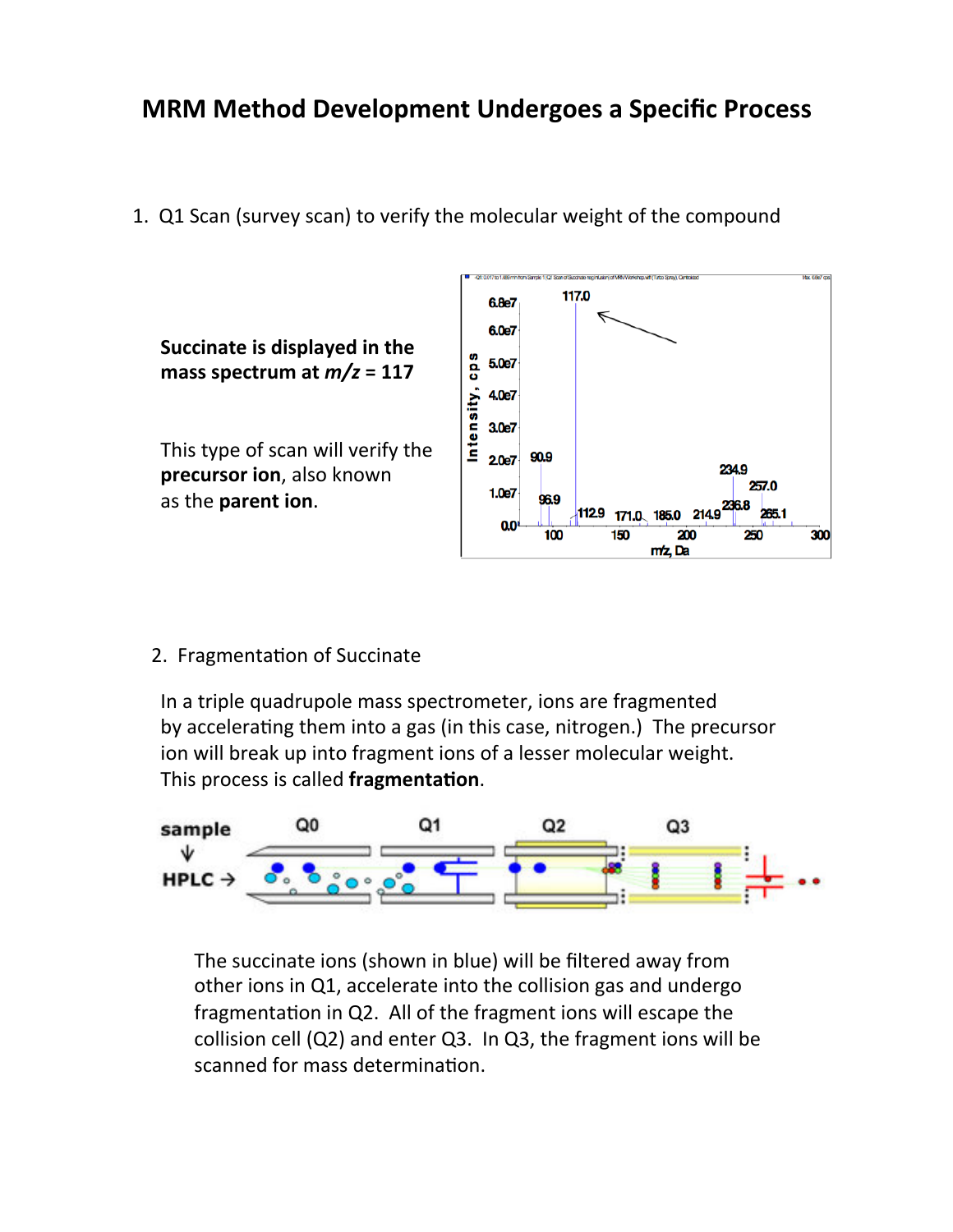

The most energetically favorable fragment is  $m/z = 73$ . The mass transition for succinate will be 117/73.

For MRM Analysis, quadrupole 1 will lock onto  $m/z = 117$  and quadrupole 3 will lock onto  $m/z = 73$ . Only fragment ions with an  $m/z$  of 73 will escape quadrupole 3 to strike the detector and generate a signal.

#### **MRM: Multiple Reaction Monitoring**

A mass spectrometry technique in which quadrupoles one and three are locked onto a specific mass transition.



**Selected precursor (parent) ion for succinate**  $m/z = 117$ 

**Secected fragment ion for succinate**  $m/z = 73$ 

**Advantages of MRM Analysis: Highly Specific Low Background Increased Sensitivity**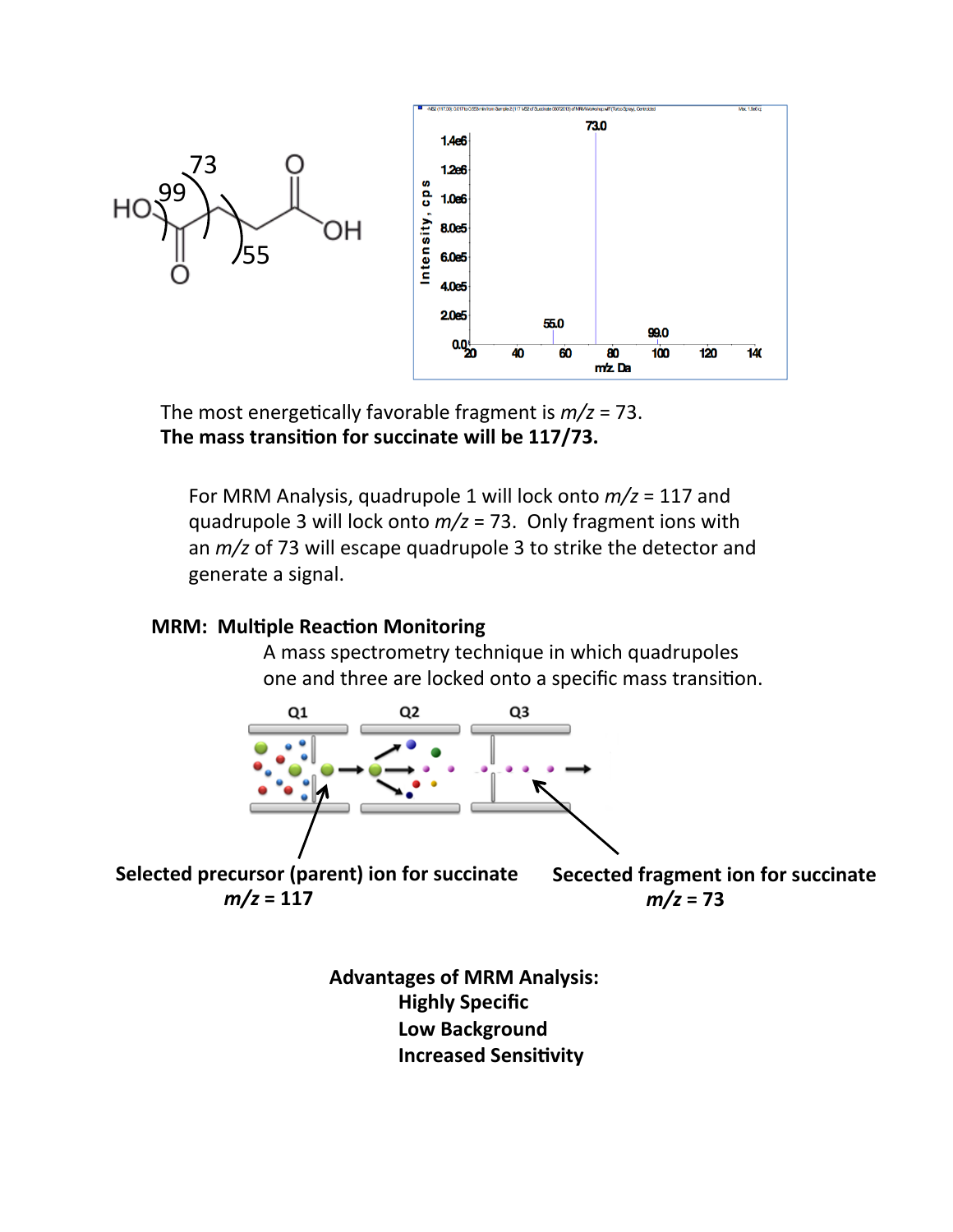# **Mass Transition Application to HPLC**

The results of the survey scan and fragmentation ion scan are added together to produce what is called a mass transition. In a mass transition, quadrupole number one and three are locked onto specific *m/z* ratios. Quadrupole one stabilizes the trajectory of the intact charged molecule (parent ion) and quadrupole three stabilizes the trajectory of a selected fragment ion (daughter ion).

The mass transition enables the mass spectrometer to detect compounds (such as succinate) when they elute from a HPLC column into mass spectrometer.

Analysis using mass transitions is **called Multiple Reaction Monitoring** (MRM). MRM scans are extremely sensitive and Specific. They are commonly used to quantify molecules as they elute from an HPLC column.

In MRM method, MS spectrometer locks on specific mass transition to be able to detect metabolite of interest. Molecules elute from the column based on their hydrophobicity and enter the ionization chamber of the mass spectrometer.

Why can't you simply infuse samples for MRM analysis as we have done for succinic acid?